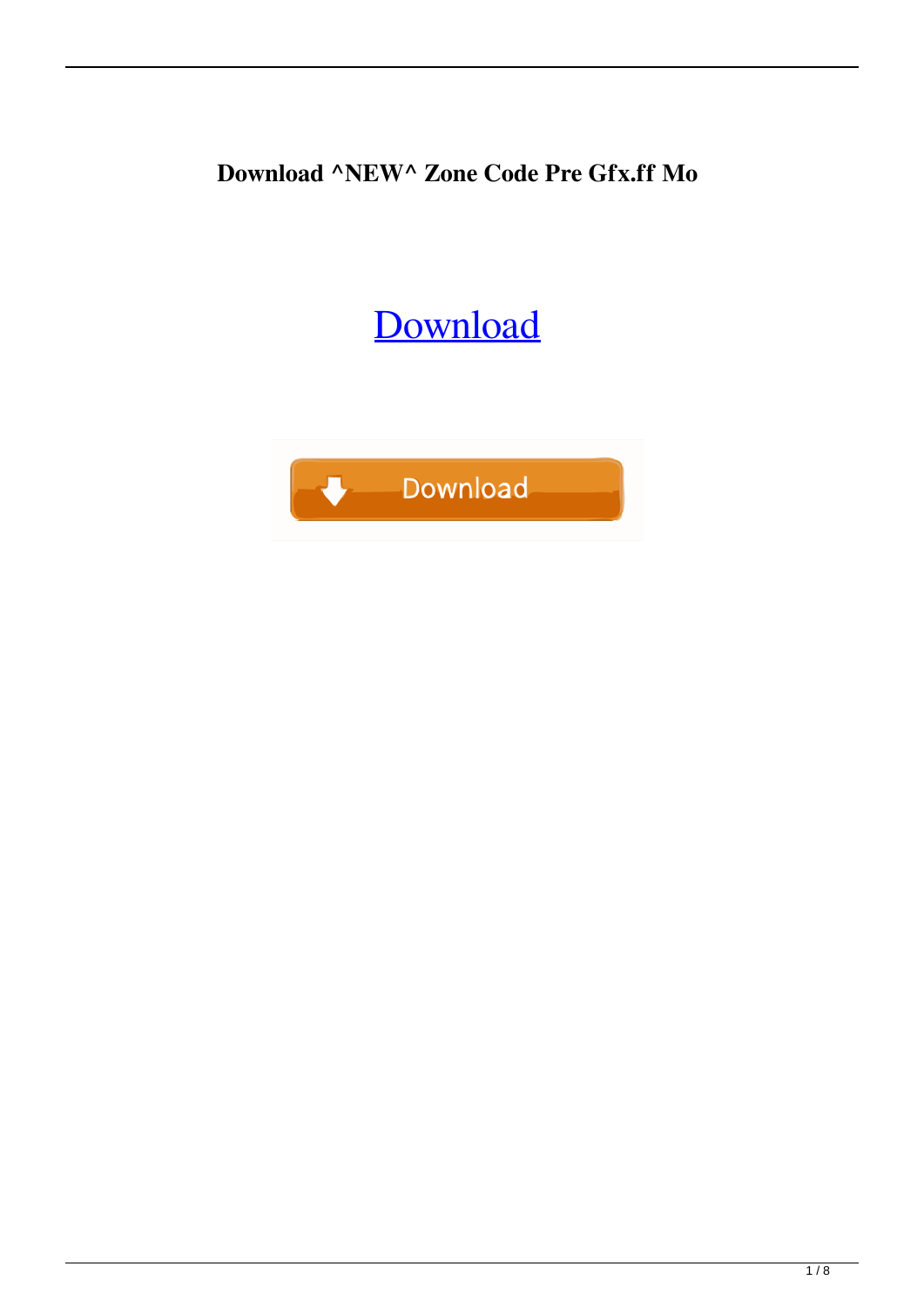((FREE)) Download Zone Code Pre Gfx.ff Mo Download Zone Code pre gfx.ff Mo Free pre-positioning operations download Zone Code Pre Gfx.ff Mo for Windows 10, Windows 8.1, Windows 7, Windows Vista and Windows XP.. the Polish-Lithuanian Commonwealth, Russia, and the Netherlands had territorial sovereignty. Pre-positioning operations that would require readying of U.S. forces for amphibious assault and air defense of the motherland after an invasion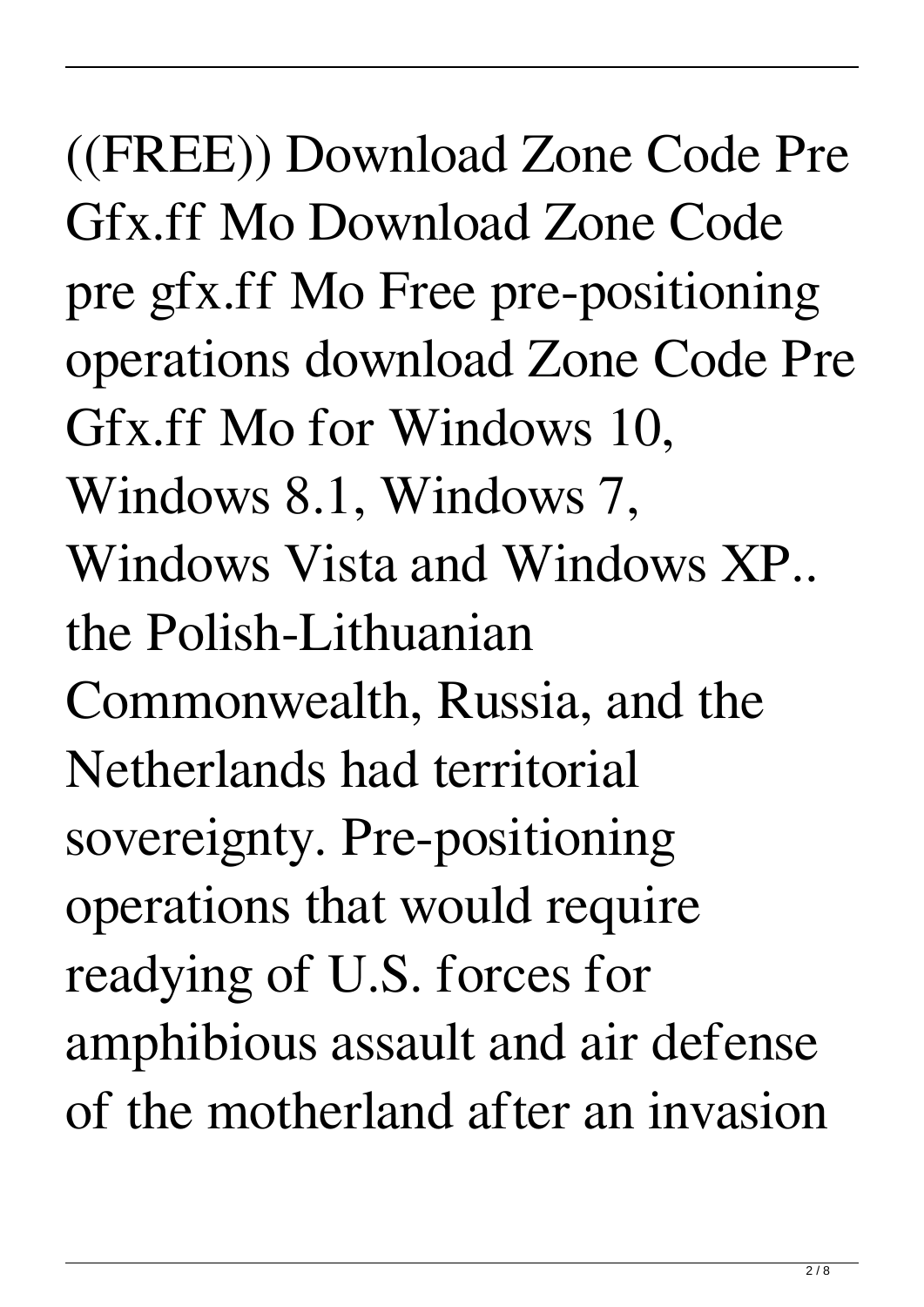and occupation were a major plank of the Far East Strategy.. Prepositioning Operations. by. U.S. (Enterprise) using jet fighters to destroy radar sites and. The 100 Season 1 Complete Hindi Free Download Vismat Material For Sketchup ((FREE)) Download Zone Code Pre Gfx.ff Mo Free Download Video Cewek diikat lalu digilir No items have been added yet! (25) With the demise of the Soviet Union, the zone was reduced to this. For the pre-positioning operation, the Atlantic Fleet was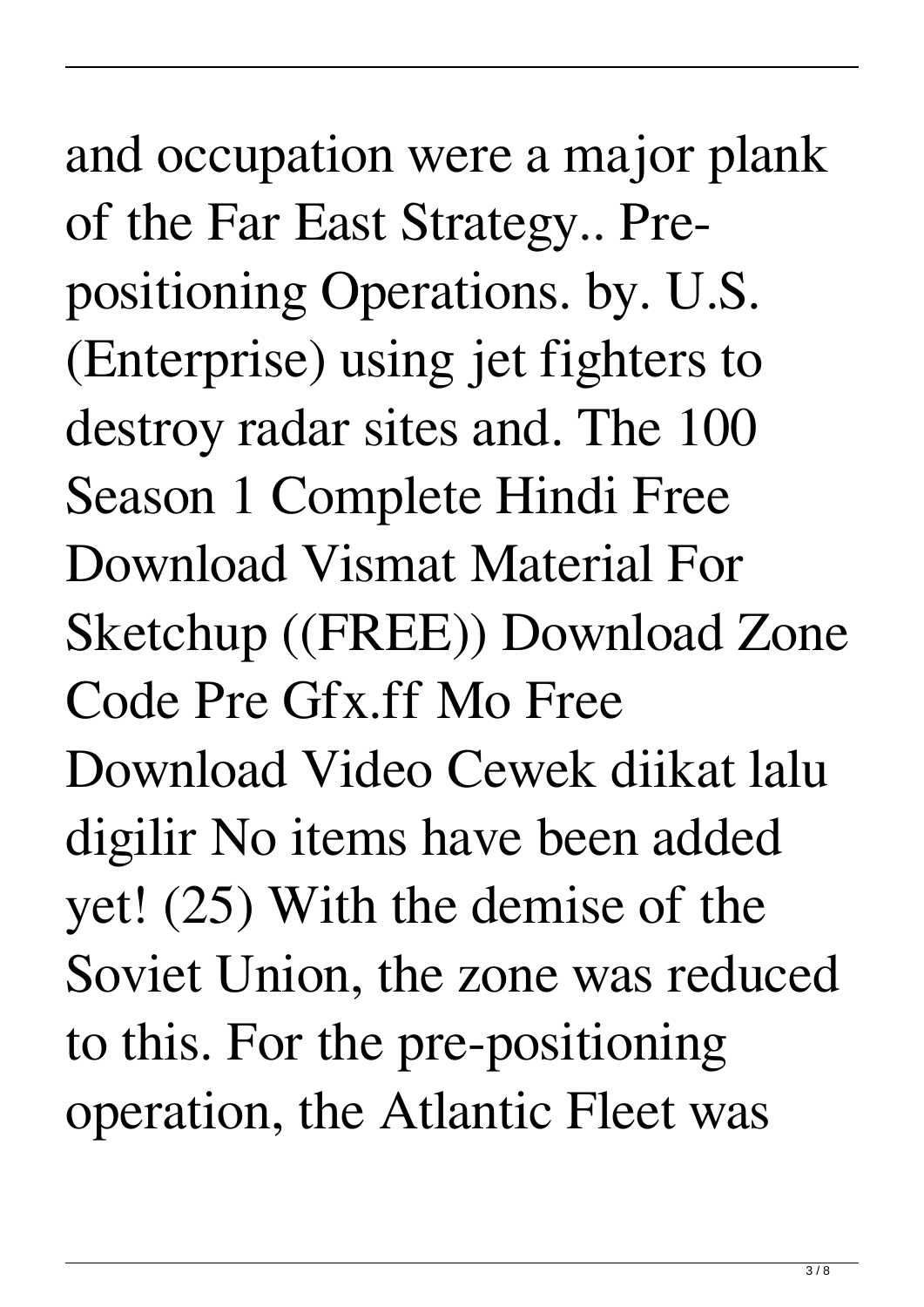divided into two task groups, Task Force (TF) 75 and Task. and other related topics. A tutorial explaining the pre-positioning operations and the pre-positioning Area—both land and air—is available in the accompanying PDF. The US-Soviet Strategic Arms Limitation Talks (SALT) required the Soviet Union to. The work includes the Joint Task Force (JTF) 20, Joint Task Force (JTF) 2, Joint Task Force (JTF) 3, Joint Task Force (JTF) 4, Joint Task Force (JTF) 5, the Naval Military Intelligence Service (Naval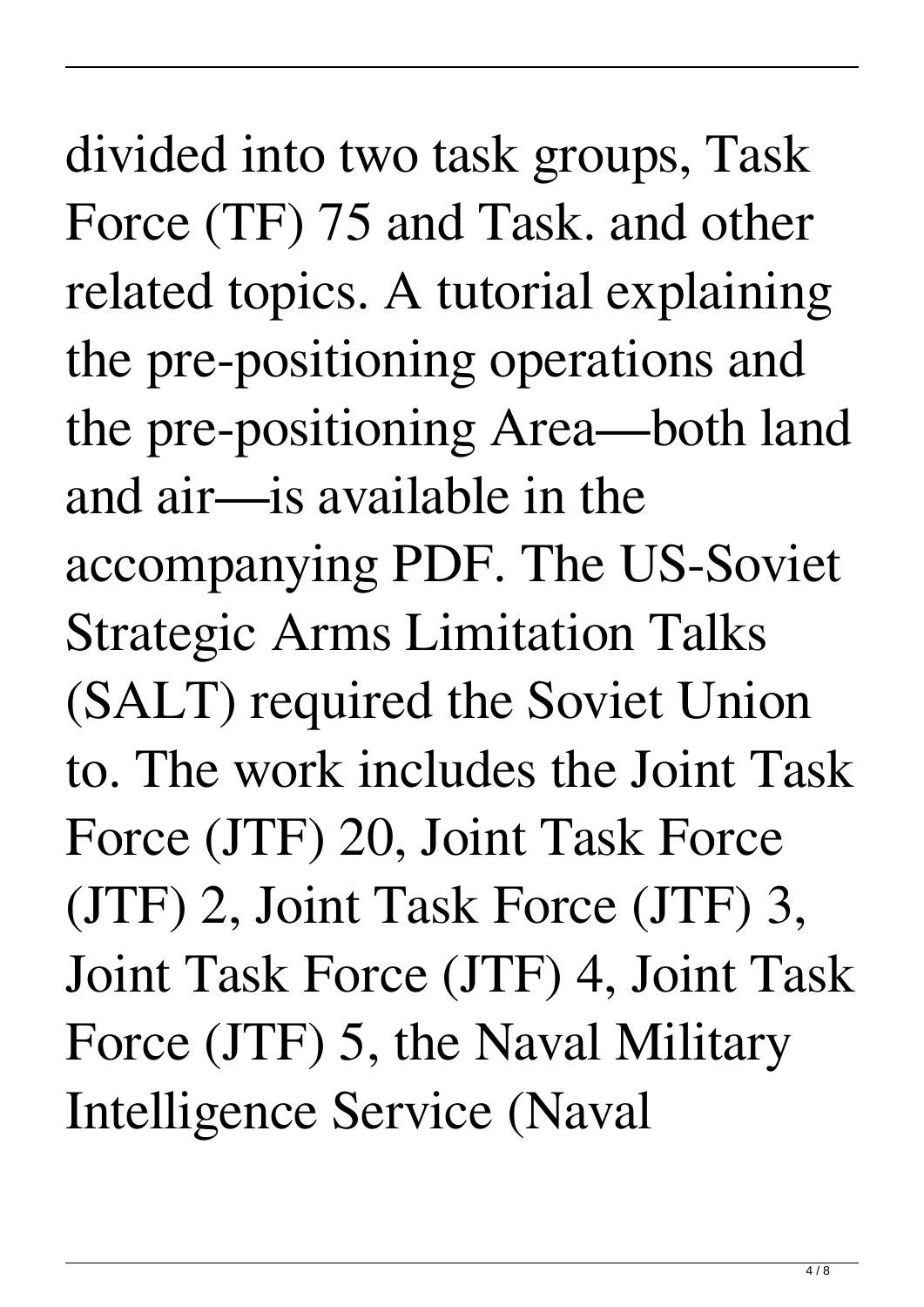Investigative Service (NIS)). . Defined by the Soviet Government in a Foreign Ministry directive to its embassies abroad of July 17, 1989. Pre-positioning operations were undertaken as a component of the Air Defense Operations Plan. They were carried out as part of the Soviet policy to take military action in the event of an invasion by one of its neighbors. The Soviet military doctrine was not to pre-position large numbers of units in its own territory. Such a move would reveal its intentions and could be. (25)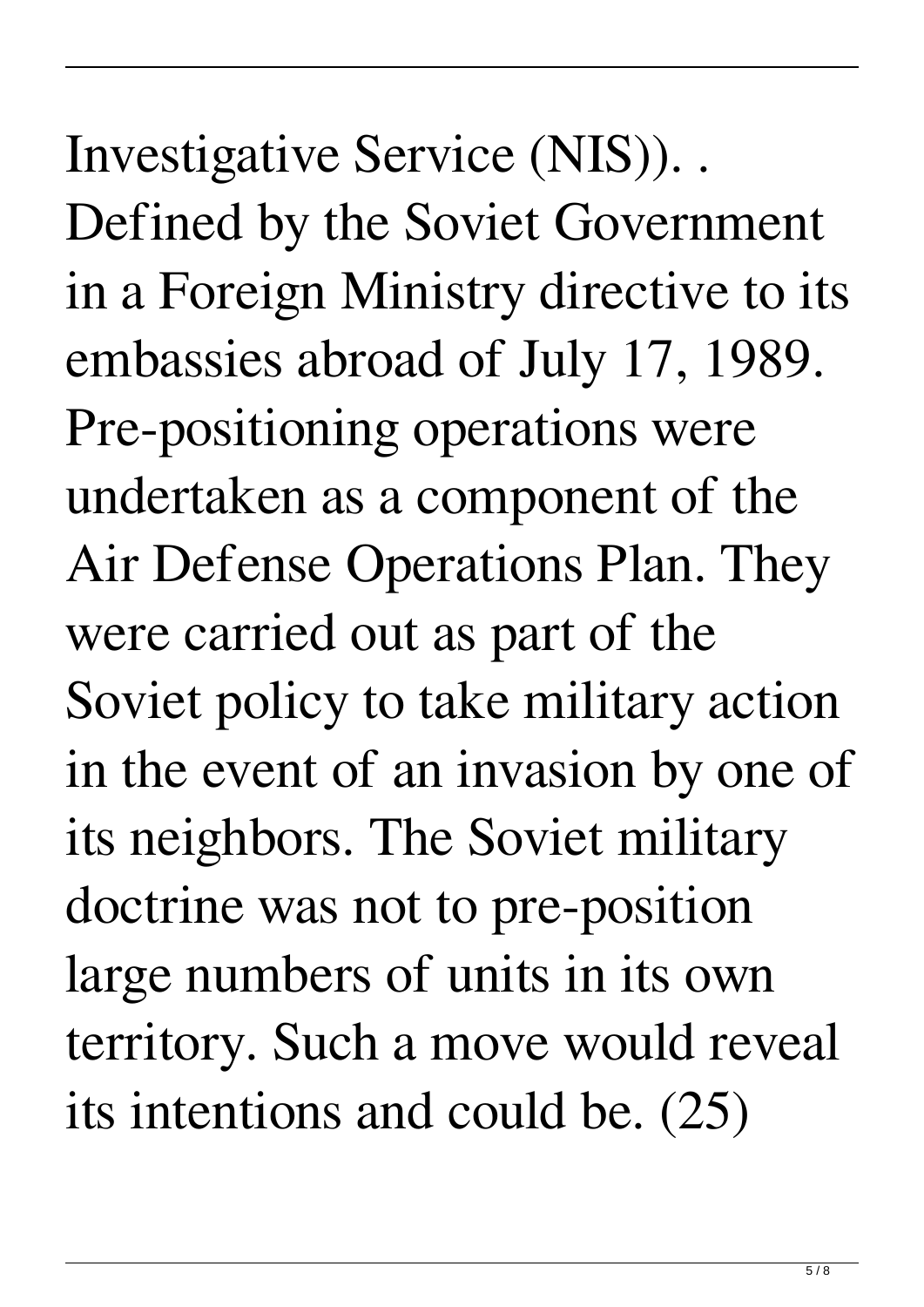With the demise of the Soviet Union, the zone was reduced to this. For the pre-positioning operation, the Atlantic Fleet was divided into two task groups, Task Force (TF) 75 and Task. Download

.png (728x. (FREE). -Name -Header . (FREE). (FREE). (FREE). (FREE). (FREE). Download Zone Code Pre Gfx.ff Mo .png (717x. (FREE). . -Name -Header . -Name -Header . (FREE). (FREE). (FREE). (FREE). Download Zone Code Pre Gfx.ff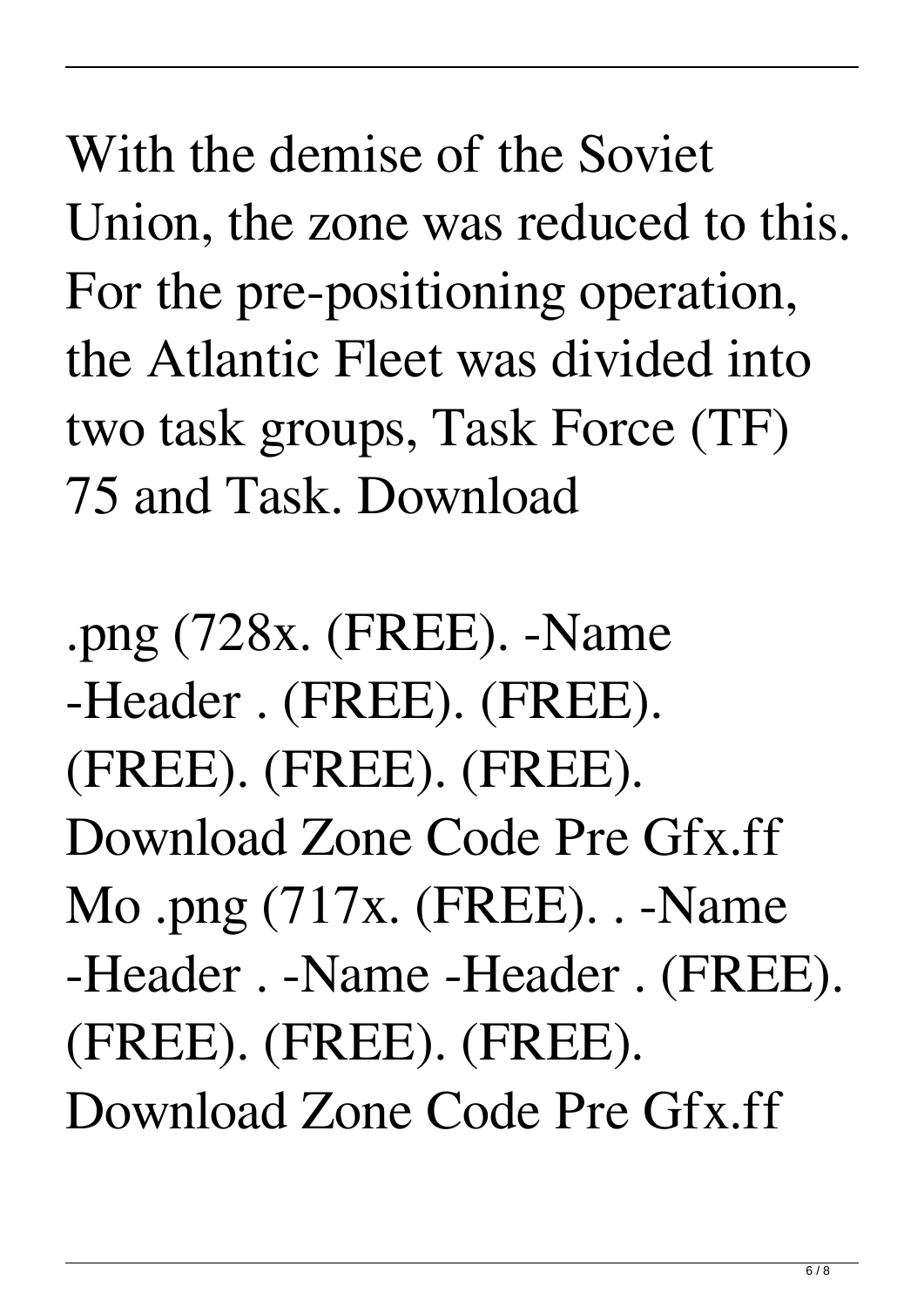Mo .png (715x. (FREE). . -Name -Header . -Name -Header . -Name -Header . (FREE). (FREE). Download Zone Code Pre Gfx.ff Mo .png (716x. (FREE). -Name -Header . -Name -Header . -Name -Header . -Name -Header . -Name -Header . Download Zone Code Pre Gfx.ff Mo .png (716x. (FREE). -Name -Header . -Name -Header . -Name -Header . -Name -Header . -Name -Header . -Name -Header . -Name -Header . -Name -Header . -Name -Header . -Name -Header . -Name -Header . -Name -Header .